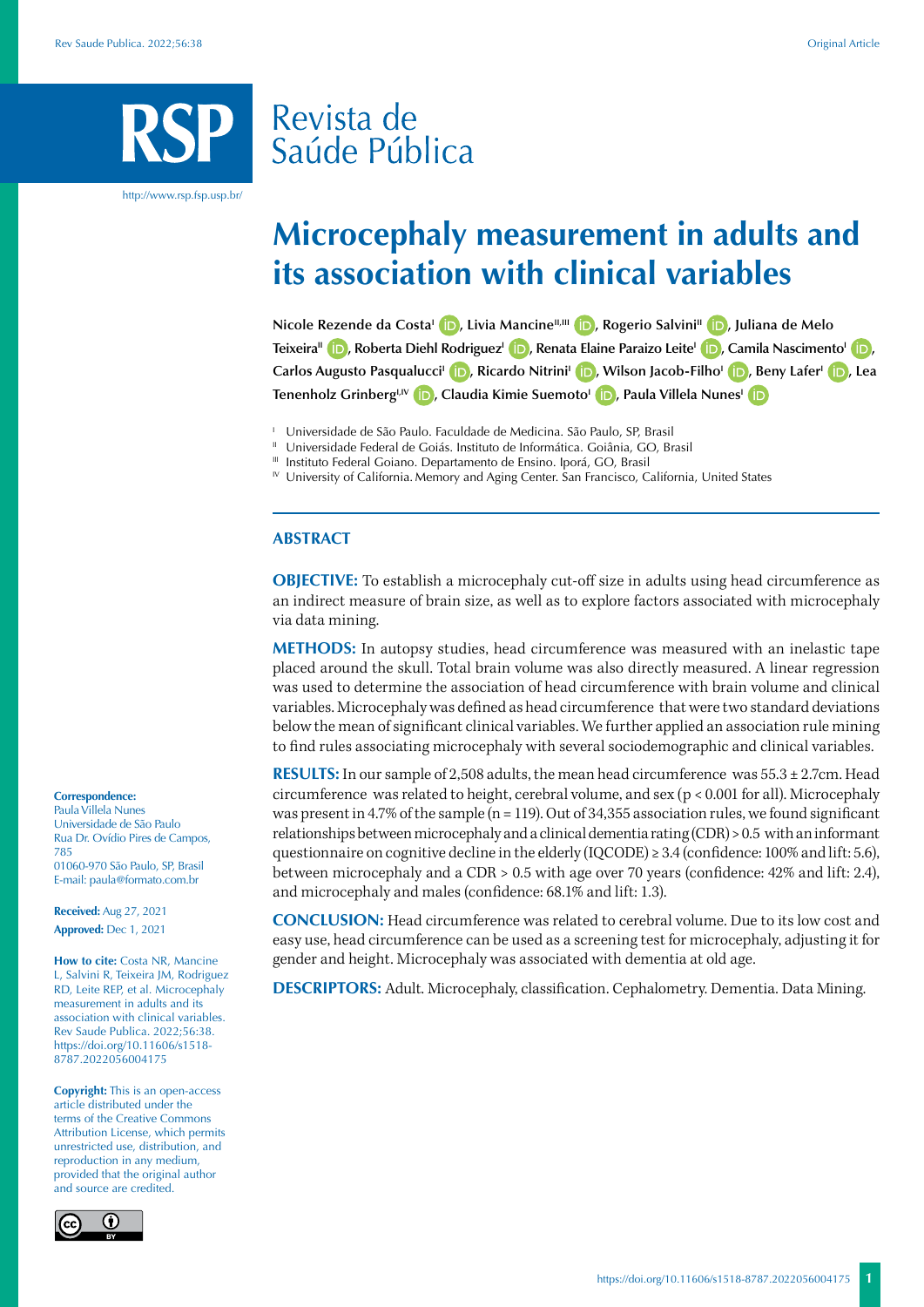# **INTRODUCTION**

Head circumference (HC) is an anthropometric parameter highly correlated with brain  $size<sup>1,2</sup>$ . A usual standard for microcephaly is an HC more than two standard deviations below the mean<sup>3-5</sup>. Microcephaly can be present at birth - primary microcephaly - or develop postnatally - secondary microcephaly<sup>6</sup>. Some causes of congenital microcephaly are genetic mutations, whereas other modifiable causes include prenatal infections (e.g., exposure to the Zika virus), maternal alcohol and substance abuse, and inadequate nutrition during pregnancy<sup>7</sup>. Secondary microcephaly can occur due to deceleration of brain growth in face of infection, trauma, intoxication, metabolic disease, and Rett syndrome, among other examples<sup>4</sup>. Moreover, microcephaly may lead to various developmental abnormalities and decreased cognitive reserve, with long-term consequences such as the increased risk for forms of dementia in vulnerable individuals8-10.

Microcephaly parameters are well established for children aged 0 to 18 months<sup>11</sup>, and the World Health Organization makes available charts for the HC growth in children from birth to the age of five years, plotted as standard deviations from the mean<sup>12</sup>. Nevertheless, even though HC is an accessible and inexpensive measure, we lack defined parameters for microcephaly in adults, and little is known about the clinical implications of microcephaly in this population.

This study aimed to establish a microcephaly cut-off size in adults using HC as an indirect measure of brain volume, as well as to investigate factors related to microcephaly via data mining to elicit several possible associations.

## **METHODS**

#### **Data Source**

This cross-sectional study was conducted on subjects who underwent autopsy at the São Paulo Autopsy Service (SVOC-USP) between 2004 and 2019. In Brazil, autopsies are mandatory for all individuals whose cause of death was unidentified after death. The SVOC-USP is a community-based general autopsy service.

#### **Study Population**

Data were derived from the collection of the Biobank for Aging Studies at the Universidade de São Paulo (BAS-USP). Our study protocol was reviewed and approved by the ethics committee of the *Faculdade de Medicina* at the *Universidade de São Paulo* (approval number 458.272), following the World Medical Association Declaration of Helsinki. Subjects were included in our study after its procedures had been explained to family members and they had signed an informed consent form, thus agreeing to participate in our research.

The methodological procedures of the BAS-USP have been described elsewhere<sup>13-15</sup>. Subjects who were aged 50 years or older and who had died from natural (non-traumatic) causes were included. Cases without reliable informants, with a medical history of advanced chronic diseases or a prolonged agonal state were excluded. Subjects with significant cerebral lesions, including stroke and cerebral tumors, were excluded from the BAS-USP cohort because an immediate brain examination is required to confirm the cause of death. Nurses with expertise in gerontology invited knowledgeable informants to participate in our study. Knowledgeable informants were close family members or caregivers who had at least weekly contact with the deceased in the last six months before their death and could recount and provide details on subjects' health information.

#### **Clinical Post-Mortem Evaluation**

Clinical evaluation consisted of assessing subjects' clinical and functional status three months before death. A validated semi-structured clinical interview<sup>16</sup> assessed demographic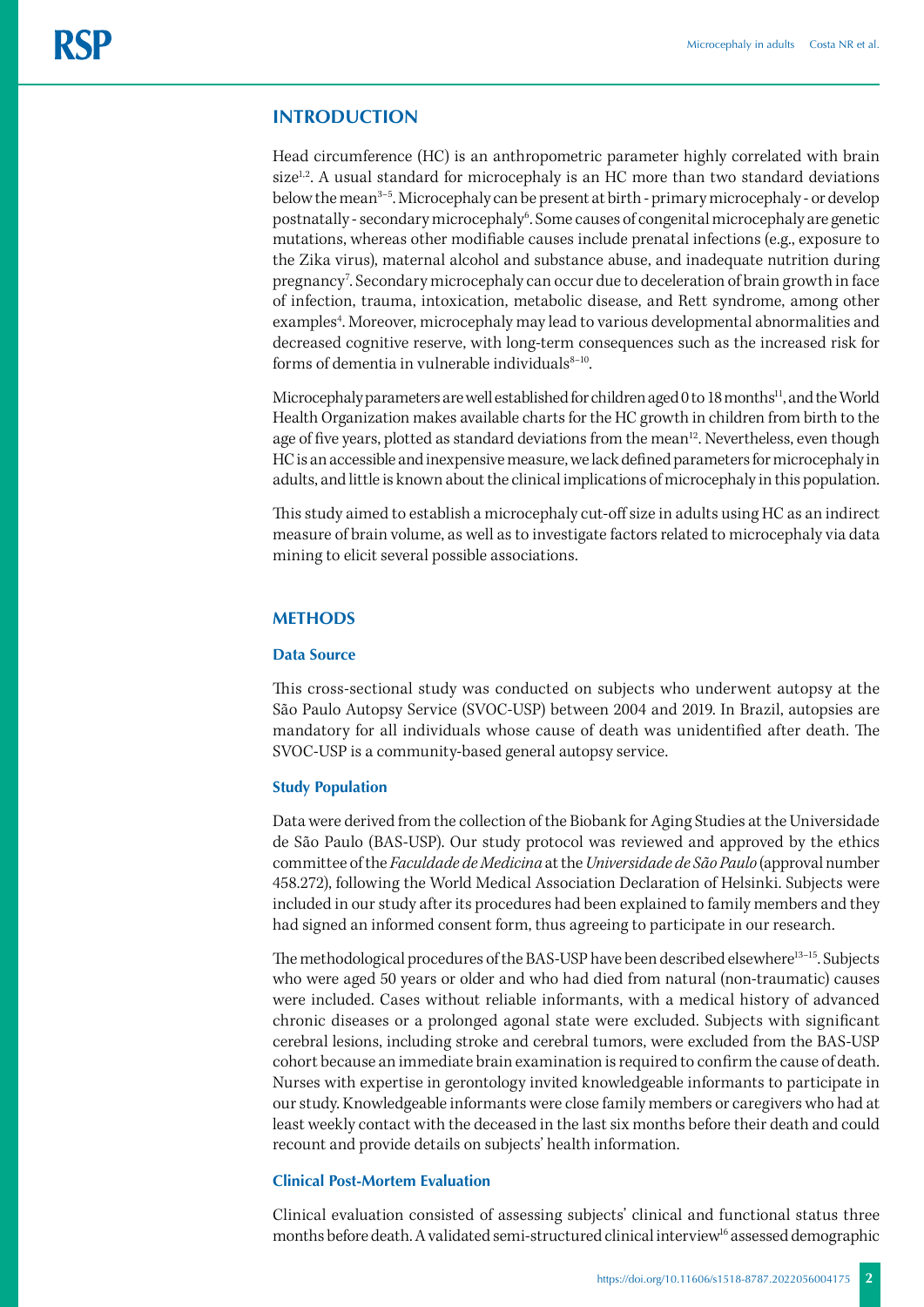variables (age, sex, and educational attainment), conditions related to death, past medical history, and cognitive status. For the association rule mining (ARM), age was also categorized according to the median of the sample as < 70 and ≥ 70 years old, and education was stratified into illiterate, 1–4 years of study, and five years or more. Cognitive status in the three months before death was assessed by the informant questionnaire on cognitive decline in the elderly (IQCODE)<sup>17</sup>, and informants aided in the clinical dementia rating  $(CDR)^{18}$ , validated for post-mortem use<sup>16</sup>. The IQCODE assesses the cognitive decline in the elderly in the past ten years, and the IQCODE cut-off was  $\geq 3.4^{19}$ . The CDR was used to identify the presence and stages of dementia, and a CDR > 0.5 was considered indicative of cognitive impairment $18$ .

Clinical medical history was assessed in detail during the interviews with informants, including history of hypertension, diabetes mellitus, coronary artery disease, congestive heart failure, dyslipidemia, cardiac arrhythmia, stroke, alcohol abuse/alcoholism, and tobacco use.

During the clinical evaluation, the interviewer continuously checked for data consistency and exclusion criteria to detect any conditions that might lead to the exclusion of the case at hand.

#### **Morphometric Measurements**

Head circumference was obtained before opening the skull. An inelastic tape was placed around the skull to obtain the largest perimeter when across the glabella and opstocranium2,20. Brain volume (in mL) was obtained by estimating the volume of water displaced by the submerged brain, according to Archimedes' principle, a standard procedure for accurately measuring the volume of body regions<sup>21</sup>.

In this study, the microcephaly cut-off was defined in two steps. First, we analyzed which variables were associated with different HC measures. The variables tested were sex, height, age, and educational attainment. Second, microcephaly was set at two standard deviations below the mean HC for each group of clinical variables found to have a correlation with HC.

## **Statistical Analysis**

Spearman correlation test was used to determine the association of HC with brain volume, height, age, and education. Moreover, differences in HC between sexes were tested with independent sample t-Tests. The significant associations or differences found were included in a multivariate linear regression analysis. The entire sample was divided into quartile measures of height to obtain the HC adjusted for height, with 10cm divisions; a sample division followed this step according to sex. The level of significance of the two-tailed tests was set at 0.05. The software Stata 12.0 (College Station, TX: StataCorp LP) was used to perform the statistical analyses.

## **Association Rule Mining**

Association rule mining is a suitable method for discovering patterns or extracting co-occurrences of events from databases. It is a rule-based machine learning method for discovering multiple concomitant relations between variables in large databases. We can derive association rules from the frequency of variable sets, called itemsets, in an ordinal data set. An item is any variable characterizing a particular individual. A frequent itemset is any set of items with a frequency greater than or equal to a user's predefined minimum threshold<sup>22</sup>.

An association rule has the form  $(X \Rightarrow Y)$  with the logical meaning "IF X, THEN Y"; in which X and Y are sets of non-overlapping items, i.e., X implies the occurrence of Y. X and Y are called the antecedent and consequent of the rule, respectively.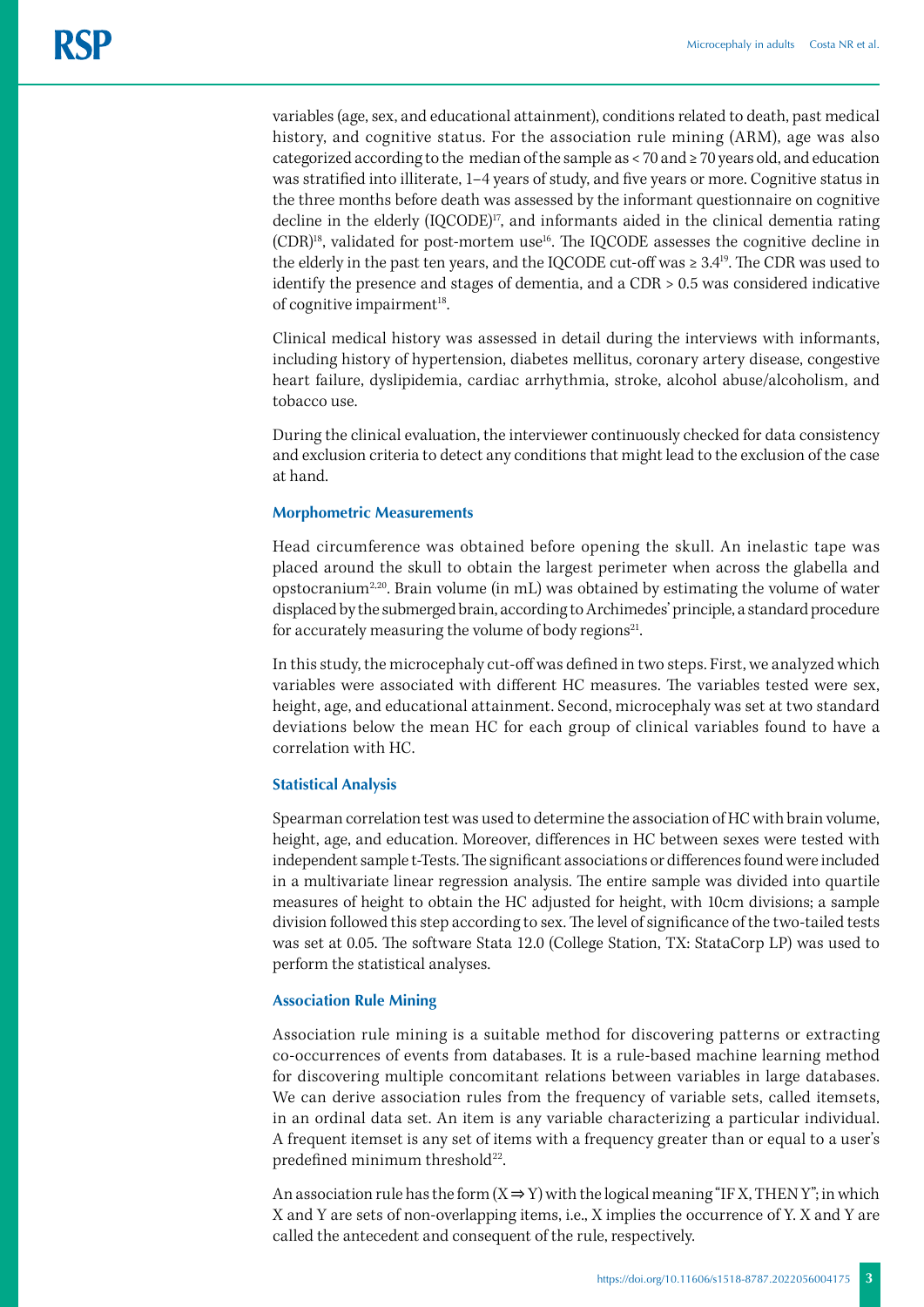Association rule mining is probabilistic, and its primary measure assessments are values for support, confidence, and lift. Support is defined by the joint probability of X and Y in the data set, i.e., the percentage of records containing X and Y (Equation 1).

Equation 1: Support 
$$
(X \Rightarrow Y) = \frac{Occurrences\ of\ both\ X \land Y}{Total\ number\ of\ records}
$$

Confidence is defined by the conditional probability of Y occurring given X in the data set, i.e., the percentage of times both X and Y occur (Equation 2).

Equation 2: Confidence  $(X \Rightarrow Y) = \frac{Occurrences\ of\ both\ X \land Y}{Occurrences\ of\ X}$ 

The lift measures the dependency relationship between X and Y (Equation 3) by assessing how many times more often X and Y occur together than expected if they were statistically independent. A lift value of one indicates X and Y are independent. A lift value greater than one means that X and Y are positively correlated, and a lift value lower than one, that X and Y are negatively correlated.

Equation 3: Lift 
$$
(X \Rightarrow Y)
$$
 = *Occurrences of both X \land Y*  
*Occurrences of X* × Occurrences of *Y*

Association rule mining aims to discover frequent and reliable association rules, i.e., rules with user-specified minimum thresholds of support and confidence. Additionally, it can also specify the maximum size of a rule, defined as the number of items comprising it. For example, a rule of size three means that it consists of two items in the antecedent and one item in the consequent, whereas a rule of size two means that it consists of one item in the antecedent and one item in the consequent.

The most used ARM is the Apriori algorithm, introduced by Agrawal et al.<sup>22</sup> in 1993. It consists of two steps. In the first step, frequent patterns (itemsets with support greater than the predefined minimal support) are generated. In the second step, frequent pattern confidences are estimated, and those with confidence greater than the set minimal confidence are selected as the final rules. In this study, a 1% minimum support and a 30% minimum confidence were established. These thresholds were chosen due to the low frequency of microcephaly in the data set, thus requiring lower values to obtain microcephaly associations. Moreover, we set the maximum size of a rule as three; this meant that the generated rules were either size two or three. This rule size was chosen to help us interpret the associations since, with more extensive rules, it would be more challenging to analyse how microcephaly is associated with other variables. The package *arules* of the R language was used to perform the Apriori algorithms.

# **Ethics**

Study approval statement: the data was derived from the collection of the Biobank for Aging Studies at the Universidade de São Paulo (BAS-USP). This study protocol was reviewed and approved by the ethics committee of the Escola de Medicina at the Universidade de São Paulo (approval number 458.272), following the World Medical Association Declaration of Helsinki.

Consent statement: a knowledgeable informant was a close family member or caregiver who had at least weekly contact with the deceased in the last six months before their death and could recount and provide details on the deceased's health information.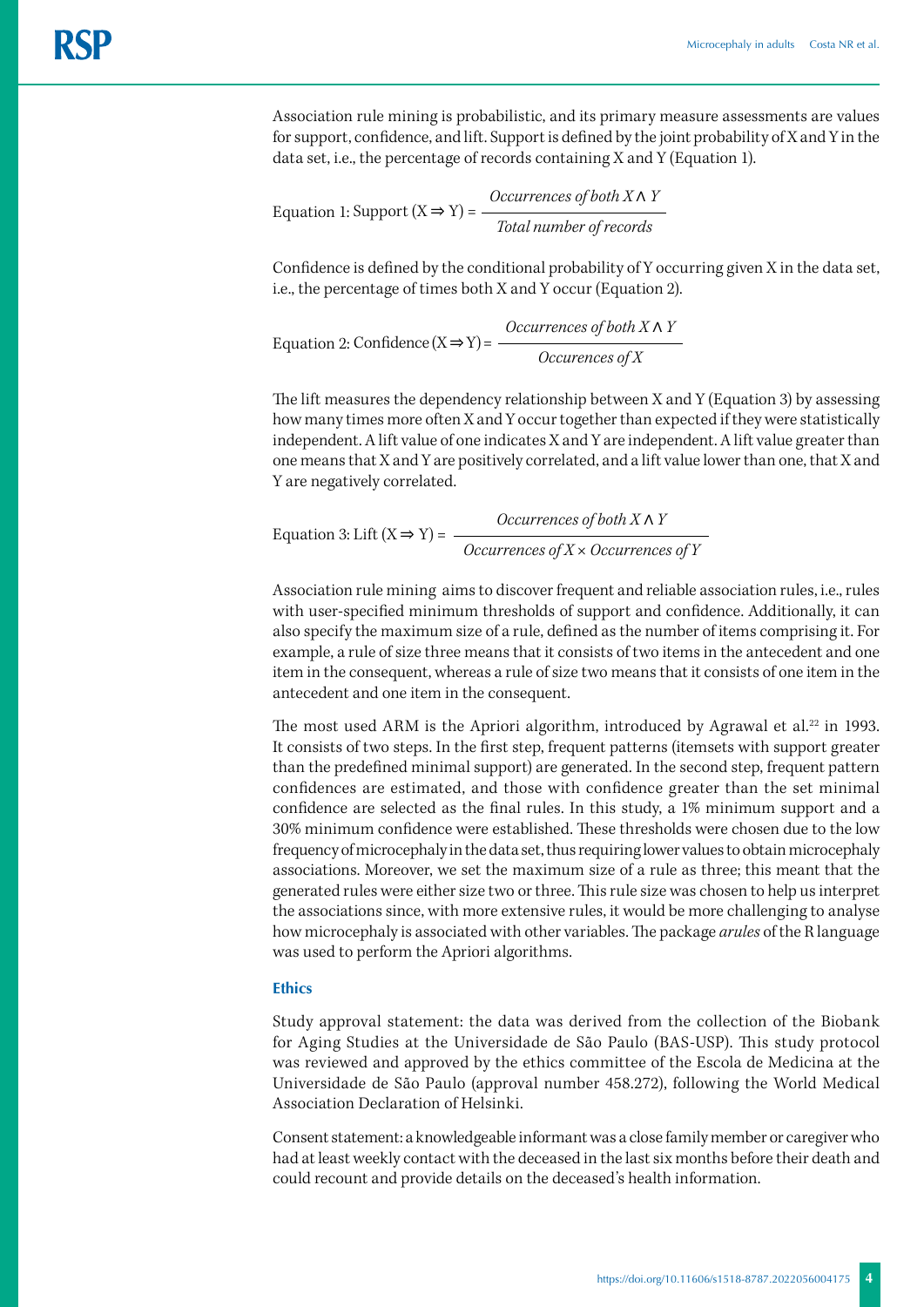### **RESULTS**

From 2004 to 2019, we obtained data from 2,508 individuals. Mean age was 70.8 (± 12.7) years, and average education, 4.7 ( $\pm$  3.8) years. Mean brain volume was 1,169 ( $\pm$  163) mL; mean HC, 55.3  $(\pm 2.7)$  cm; and mean height, 1.68  $(\pm 10.3)$  m. We found smaller brain volumes in individuals with a CDR > 0.5 than in individuals with a CDR  $\leq$  0.5 (1,090  $\pm$  160;  $1,179 \pm 161$  mL, respectively, p < 0.001). Table 1 shows the categorized sociodemographic and clinical variables for the ARM.

Head circumference was correlated to brain volume (rho =  $0.466$ , p <  $0.001$ ), height  $(rho = 0.394, p < 0.001)$ , age  $(rho = -0.25, p < 0.001)$ , and education  $(rho = 0.169, p < 0.001)$ , and differed between sexes (men =  $56.3 \pm 2.6$  cm, women =  $54.2 \pm 2.4$  cm, p < 0.001).

In the multivariate analysis with brain volume, sex, height, age, and education as covariables, HC was related to brain volume, sex, height, but not age or education, as Table 2 shows. If we excluded cases with a CDR > 0.5 (as HC remains constant, but brain volume can atrophy), the significance of brain volume, sex, and height would have remained p < 0.001. Table 3 shows the number of participants with microcephaly according to height and sex. If we consider microcephaly to be an HC two standard deviations below the mean, according to height and sex, it was present in 4.7% of the sample (n = 119).

| <b>Covariables</b>       | $n$ (%)      |
|--------------------------|--------------|
| Age $\geq 70$ years      | 1,349 (53.8) |
| Female                   | 1,195 (47.7) |
| Education                | 394 (15.8)   |
| Illiterate               |              |
| $1-4$ years              | 1,368 (54.8) |
| $\geq$ 5 years           | 734 (29.4)   |
| Hypertension             | 1,482 (64.7) |
| Diabetes mellitus        | 696 (27.8)   |
| Coronary artery disease  | 511 (20.4)   |
| Congestive heart failure | 422 (16.8)   |
| Dyslipidemia             | 244(9.7)     |
| Cardiac arrhythmia       | 174(6.9)     |
| Stroke                   | 298 (11.9)   |
| Alcohol abuse/alcoholism | 375 (15.0)   |
| Tobacco use              | 790 (31.5)   |
| CDR > 0.5                | 436 (17.5)   |
| $IQCODE \geq 3.4$        | 446 (17.9)   |

**Table 1.** Sociodemographic and clinical variables of the sample (n = 2,508).

CDR > 0.5: clinical dementia rating indicative of cognitive impairment; IQCODE ≥ 3.4: cut-off for the informant questionnaire on cognitive decline in the elderly in the past 10 years.

|                    | $\cup$                         |         |
|--------------------|--------------------------------|---------|
| <b>Covariables</b> | $\beta$ (95%Cl)                | p       |
| Brain volume (mL)  | 0.005(0.005 to 0.006)          | < 0.001 |
| Age (years)        | $-0.009$ $(-0.020$ to $0.002)$ | 0.10    |
| Sex (female)       | 0.849 (0.573 to 1.124)         | < 0.001 |
| Education (years)  | $0.012$ (-0.019 to 0.044)      | 0.44    |
| Height $(cm)^a$    | $0.043$ (0.029 to 0.058)       | < 0.001 |
|                    |                                |         |

**Table 2.** Association of head circumference with sociodemographic and clinical variables (n = 2.508).

a Multivariate linear regression analysis.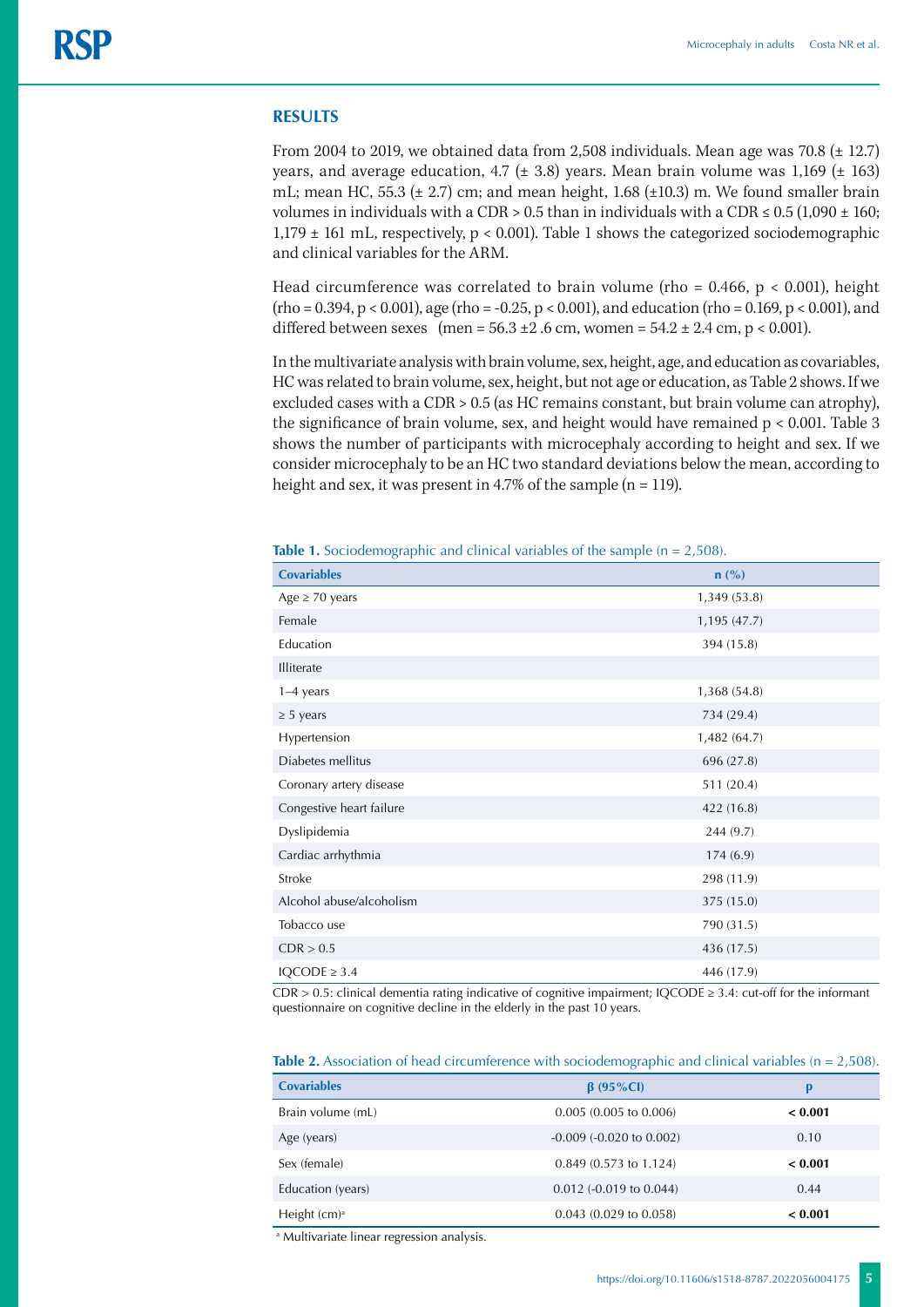| <b>Distribution</b><br>of height (m) | <b>Female</b> |                               |                                     | <b>Male</b> |                |                                     |  |
|--------------------------------------|---------------|-------------------------------|-------------------------------------|-------------|----------------|-------------------------------------|--|
|                                      | $\mathbf n$   | HC.<br>$(cm)$ , mean $\pm$ SD | <b>Microcephaly</b><br>cut-off (cm) | $\mathbf n$ | HC<br>(cm)     | <b>Microcephaly</b><br>cut-off (cm) |  |
| Up to $1.59$                         | 282           | $53.5 \pm 2.4$                | < 48.7                              | 46          | $55.2 \pm 2.3$ | < 50.6                              |  |
| $1.60 - 1.69$                        | 301           | $54.3 + 2.2$                  | < 49.9                              | 198         | $55.4 \pm 2.4$ | < 51.0                              |  |
| $1.70 - 1.79$                        | 327           | $54.7 \pm 2.2$                | < 50.3                              | 427         | $56.2 \pm 2.4$ | < 51.8                              |  |
| 1.8 or more                          | 45            | $55.6 \pm 2.6$                | < 50.4                              | 374         | $56.7 \pm 2.5$ | < 51.7                              |  |

**Table 3.** Head circumference and microcephaly cut-off values according to sex and height (n = 2,508).

HC: head circumference.

**Table 4.** Comparison between rules that show associations among CDR > 0.5, IQCODE  $\geq$  3.4, and age over 70 years with and without the presence of microcephaly.

| <b>Rules with microcephaly</b>                                | <b>Confidence</b> | Lift | <b>Rules without</b><br>microcephaly     | <b>Confidence</b> | Lift |
|---------------------------------------------------------------|-------------------|------|------------------------------------------|-------------------|------|
| IF CDR $> 0.5$ AND<br>microcephaly,<br>THEN IOCODE $\geq 3.4$ | 100%              | 5.6  | IF CDR $> 0.5$<br>THEN IOCODE $\geq 3.4$ | 95.4%             | 5.4  |
| IF IQCODE $\geq$ 3.4 AND<br>microcephaly,<br>THEN $CDR > 0.5$ | $100\%$           | 5.6  | IF IQCODE≥3.4<br>THEN CDR>0.5            | 93.3%             | 5.4  |
| IF age over 70 years AND<br>microcephaly,<br>THEN CDR $> 0.5$ | 42.0%             | 2.4  | IF age over 70 years<br>THEN CDR $> 0.5$ | 28.4%             | 1.6  |

CDR > 0.5: clinical dementia rating indicative of cognitive impairment; IQCODE ≥ 3.4: cut-off for the informant questionnaire on cognitive decline in the elderly in the past 10 years.

#### **Association Rules with Microcephaly**

All variables assessed, via ARM, for their relationship to microcephaly were ordinal. Those variables included age, sex, education, hypertension, diabetes mellitus, coronary artery disease, congestive heart failure, dyslipidemia, cardiac arrhythmia, stroke, alcohol abuse/alcoholism, tobacco use, a CDR > 0.5, and an IQCODE  $\geq$  3.4. The ARM produced 34,355 candidate rules that satisfied the required thresholds in the discovery data set. Then, we selected only the rules which included microcephaly to analyze possible associations with the other variables, resulting in 258 association rules. Finally, we evaluated the rules with the highest degree of association between microcephaly and the other variables by their lift values.

#### **Analysis of the Rules of Size Three**

Initially, we analyzed the rules of size three, i.e., rules with associations between three variables, one of them being microcephaly. Three rules had lift values of more than two, expressing the most significant associations: IF a CDR > 0.5 AND microcephaly, THEN an IQCODE  $\geq 3.4$  (confidence: 100%, lift: 5.6); IF an IQCODE  $\geq 3.4$  AND microcephaly, THEN a CDR > 0.5 (confidence: 100%, lift: 5.6); and IF age over 70 years AND microcephaly, THEN CDR > 0.5 (confidence: 42%, lift: 2.4).

After this initial analysis, we sought rules which excluded microcephaly to investigate how it influenced these associations. Table 4 shows a comparison between the association rules with and without microcephaly. Confidence and lift values were higher if microcephaly were present in the association.

#### **Analysis of the Rules of Size Two**

We also analysed rules of size two, finding significant associations between lift values greater than one and males: IF microcephaly, THEN male (confidence: 68.1%, lift: 1.3). Then, we examined the association between microcephaly and females: IF microcephaly,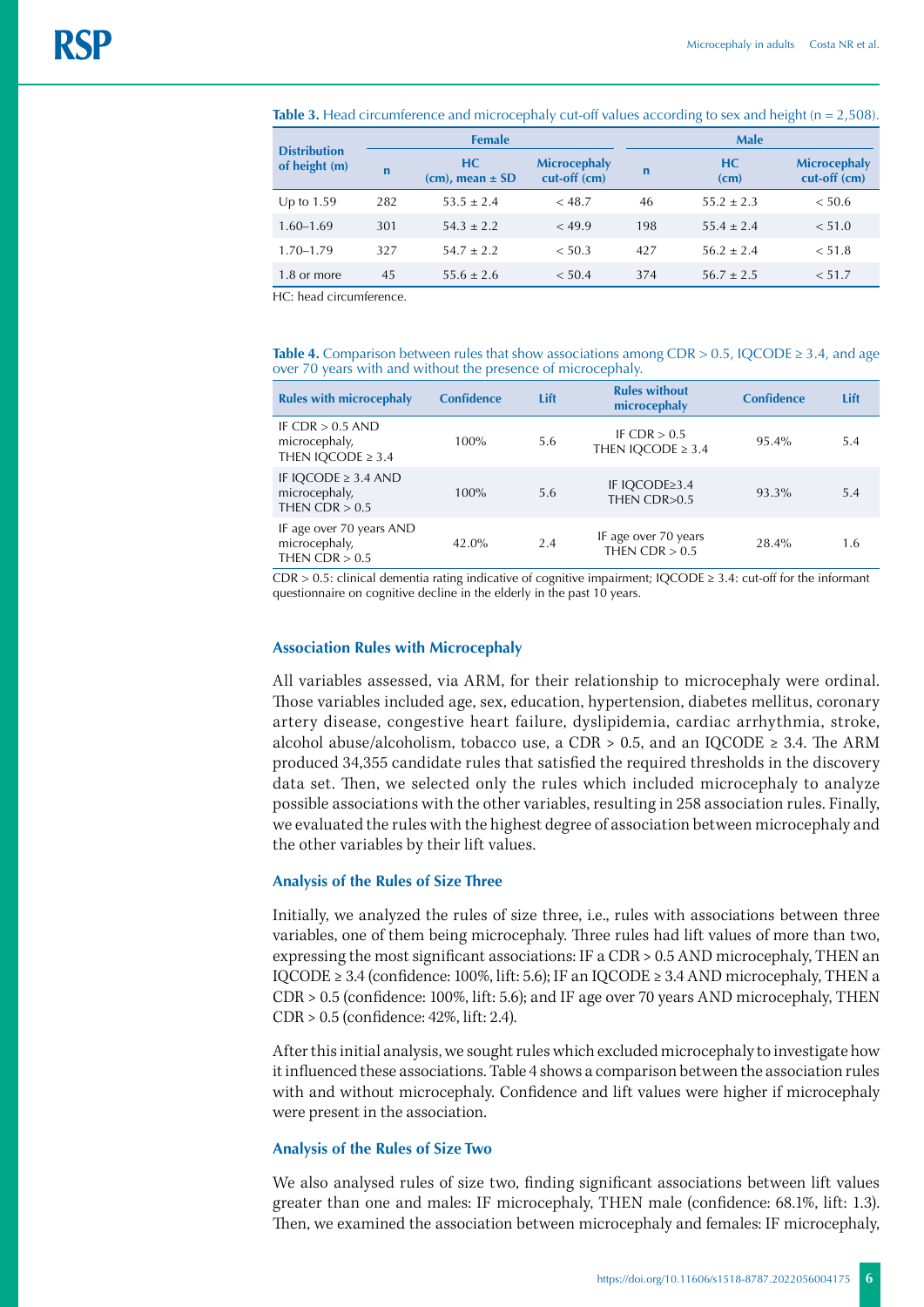THEN female (confidence: 31.9%, lift: 0.7), in which lift values below one indicate a negative association between microcephaly and females.

Finally, besides the associations related to microcephaly (the focus of this study), other rules produced associations, such as IF diabetes, THEN hypertension (confidence: 81.8%, lift: 1.4); IF stroke, THEN diabetes (confidence: 39.1%, lift: 1.4); IF stroke, THEN hypertension (confidence:  $80.2\%$ , lift: 1.4); IF an IQCODE  $\geq 3.4$ , THEN female (confidence:  $63.7\%$ , lift: 1.3); and IF a CDR > 0.5, THEN female (confidence: 63.5%, lift: 1.3).

# **DISCUSSION**

Our study is one of the few analyzing the relationship of microcephaly with clinical and sociodemographic variables and the only one that used ARM, a data mining approach. We found that microcephaly was associated with dementia or cognitive impairment, especially in individuals older than 70 years.

Head circumference correlated to adult brain volume without dementia, and it is a non-invasive, fast, and inexpensive method to indirectly measure child or adult brain volume. As HC remains constant across the life span, these results suggest that microcephaly might be a risk factor for dementia at old age, as structural changes in the brain may impact cognition across the older age span $^{23}$ .

The results of the association of microcephaly with a CDR > 0.5 and an IQCODE  $\geq$  3.4 agree with previous studies. A longitudinal study evaluating 1,569 individuals, aged 60 and over, from a Korean community showed that the clinical expression of dementia related to brain volume. People with larger brains were more likely to remain nondemented $24$ . Another frequently cited longitudinal study, in which 294 catholic sisters were assessed annually for dementia, found that high educational attainment and larger head size, either by themselves or in combination, may reduce the risk of the expression of dementia in later life<sup>25</sup>. A population study based on the Well-being of the Singapore Elderly survey assessed associations between dementia, HC, and leg length among the older adult population and found that HC is independently associated with dementia among that population, suggesting that the risk factors for dementia exert their influence since early life9 . With more neurons and synapses, maximum brain volume may be an important variable associated with brain reserve<sup>20,24,26</sup>.

Machine learning algorithms can complement classical statistics<sup>27</sup>, helping researchers to create new hypotheses<sup>28</sup>. We used ARM in our study for two main reasons. First, ARM enabled us to observe all associations among the clinic and sociodemographic variables available in our database. Second, we could verify, by the ARM metrics, how strong the associations were when we compared the rules in the presence or absence of microcephaly.

The significant association we found between microcephaly and males agrees with the literature, as mental retardation is more frequent in boys than girls, a finding attributed to mutations in X-linked genes<sup>28,29</sup>. Besides the associations related to microcephaly (the focus of this study), ARM also produced associations which are well established in the literature, such as the ones between diabetes and hypertension, stroke and diabetes, stroke and hypertension, cognitive decline and females, and dementia and females<sup>30</sup>, reinforcing the use of this method in showing reliable associations.

In our study, we found that HC correlated with brain volume, sex, and height. Individuals with dementia showed a smaller brain volume, an expected atrophy due to their condition. Measuring HC has advantages since it is a non-invasive, fast, and inexpensive method to indirectly measure child or adult brain volume. To indirectly determine microcephaly via HC, we must, ideally, consider sex and height. In our sample, men with an HC < 51cm and women with an HC < 49cm are indicative of microcephaly; if height > 1.7m, one should add 1cm to the HC. We also find significant associations of HC with brain volume in the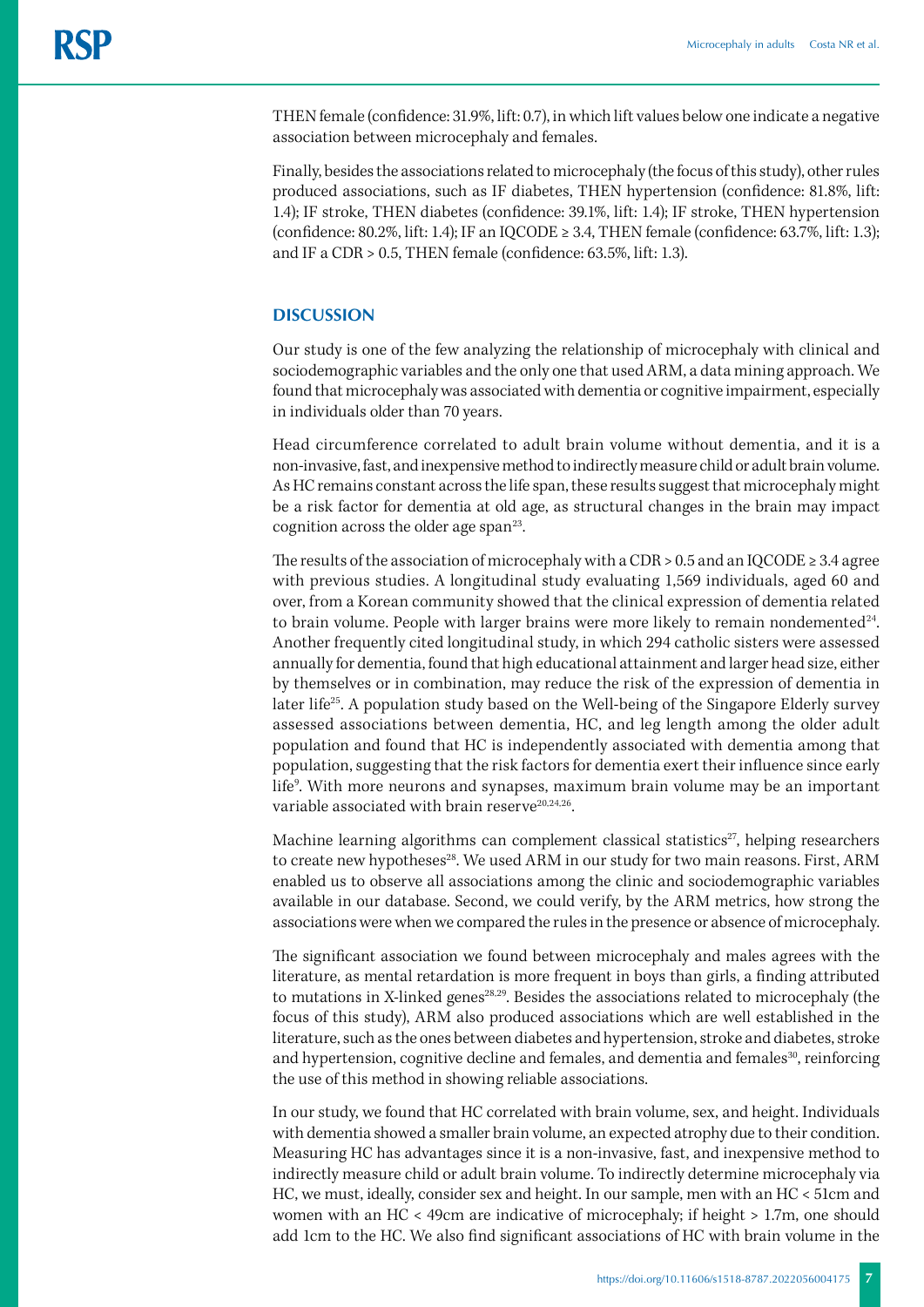few studies conducted in adults $1,2,31-33$ . The relationship of HC with age and sex is well established in children aged 0 to 18 months $^{11}$ . In this study, we considered the corrections for sex and height, but not age, appropriate to determine microcephaly in adults, despite the century-long growth trend many countries show $34$  — attributed to improved environmental conditions<sup>34</sup>. As a result, we now have progressively larger adults than in previous decades. Taller people often have larger brains and heads<sup>35,36</sup>. In this study, however, after the logistic regression, height and sex, but not age, related to HC and brain size.

Strengths of our study include its large sample size, community basis, and an ethnically and educationally diverse population. However, our study has some limitations: its cross-sectional nature fails to allow for causal relationships. Moreover, the use of informant-reported data is a concern, as informants can be unaware of some of the treatments and disorders the deceased may have had. However, we used a validated semi-structured clinical interview<sup>16</sup> which several other publications accept<sup>13-15,37,38</sup>. Our study assessed a community sample in Brazil. Samples from multiracial countries, such as ours, can add valuable data to the literature, but the validity of our findings to other populations needs further testing. Furthermore, to the best of our knowledge, this is the first study that applied ARM to detect rules associated with microcephaly in adults. This strategy has the advantage of setting high-accuracy standards and the analysis of multiple variables at the same time.

# **CONCLUSION**

This population-based cross-sectional study suggests that HC not only relates to cerebral volume but could also function as an accessible and inexpensive screening test for microcephaly, in conjunction with individuals' height and sex. Moreover, we found an association between microcephaly and clinical variables often present in cognitive decline at older age which might be a risk factor for dementia.

## **REFERENCES**

- 1. Weaver DD, Christian JC. Familial variation of head size and adjustment for parental head circumference. J Pediatr. 1980;96(6):990-4. https://doi.org/10.1016/s0022-3476(80)80623-8
- 2. Hshieh TT, Fox ML, Kosar CM, Cavallari M, Guttmann CRG, Alsop D, et al. Head circumference as a useful surrogate for intracranial volume in older adults. Int Psychogeriatr. 2016;28(1):157-62. https://doi.org/10.1017/S104161021500037X
- 3. [Ashwal S, Michelson D, Plawner L, Dobyns WB; Quality Standards Subcommittee of the](https://www.uptodate.com/contents/microcephaly-in-infants-and-children-etiology-and-evaluation/abstract/11)  [American Academy of Neurology and the Practice Committee of the Child Neurology Society.](https://www.uptodate.com/contents/microcephaly-in-infants-and-children-etiology-and-evaluation/abstract/11)  [Practice parameter: evaluation of the child with microcephaly \(an evidence-based review\):](https://www.uptodate.com/contents/microcephaly-in-infants-and-children-etiology-and-evaluation/abstract/11)  [report of the Quality Standards Subcommittee of the American Academy of Neurology and](https://www.uptodate.com/contents/microcephaly-in-infants-and-children-etiology-and-evaluation/abstract/11)  [the Practice Committee of the Child Neurology Society. Neurology. 2009;73\(11\):887-97.](https://www.uptodate.com/contents/microcephaly-in-infants-and-children-etiology-and-evaluation/abstract/11) https://doi.org/10.1212/WNL.0b013e3181b783f7
- 4. [Opitz JM, Holt MC. Microcephaly: general considerations and aids to nosology. J Craniofac](https://www.uptodate.com/contents/microcephaly-in-infants-and-children-etiology-and-evaluation/abstract/10)  [Genet Dev Biol. 1990;10\(2\):175-204.](https://www.uptodate.com/contents/microcephaly-in-infants-and-children-etiology-and-evaluation/abstract/10)
- 5. Roche AF, Mukherjee D, Guo SM. Head circumference growth patterns: birth to 18 years. Hum Biol. 1986 [cited 2021 April 15 ];58(6):893- 906. Available from: http://www.jstor.org/ stable/41463831
- 6. Abuelo D. Microcephaly syndromes. Semin Pediatr Neurol. 2007;14(3):118-27. https://doi.org/10.1016/j.spen.2007.07.003
- 7. Krauss MJ. Morrissey AE, Winn HN, Amon E, Leet TL. Microcephaly: an epidemiologic analysis. Am J Obstet Gynecol. 2003;188(6):1484-90. https://doi.org/10.1067/mob.2003.452
- 8. Graves AB, Mortimes JA, Larson EB, Wenzlow A, Bowen JD, McCormick WC. Head circumference as a measure of cognitive reserve. Association with severity of impairment in Alzheimer's disease. Br J Psychiatry. 1996;169(1):86-92. https://doi.org/10.1192/bjp.169.1.86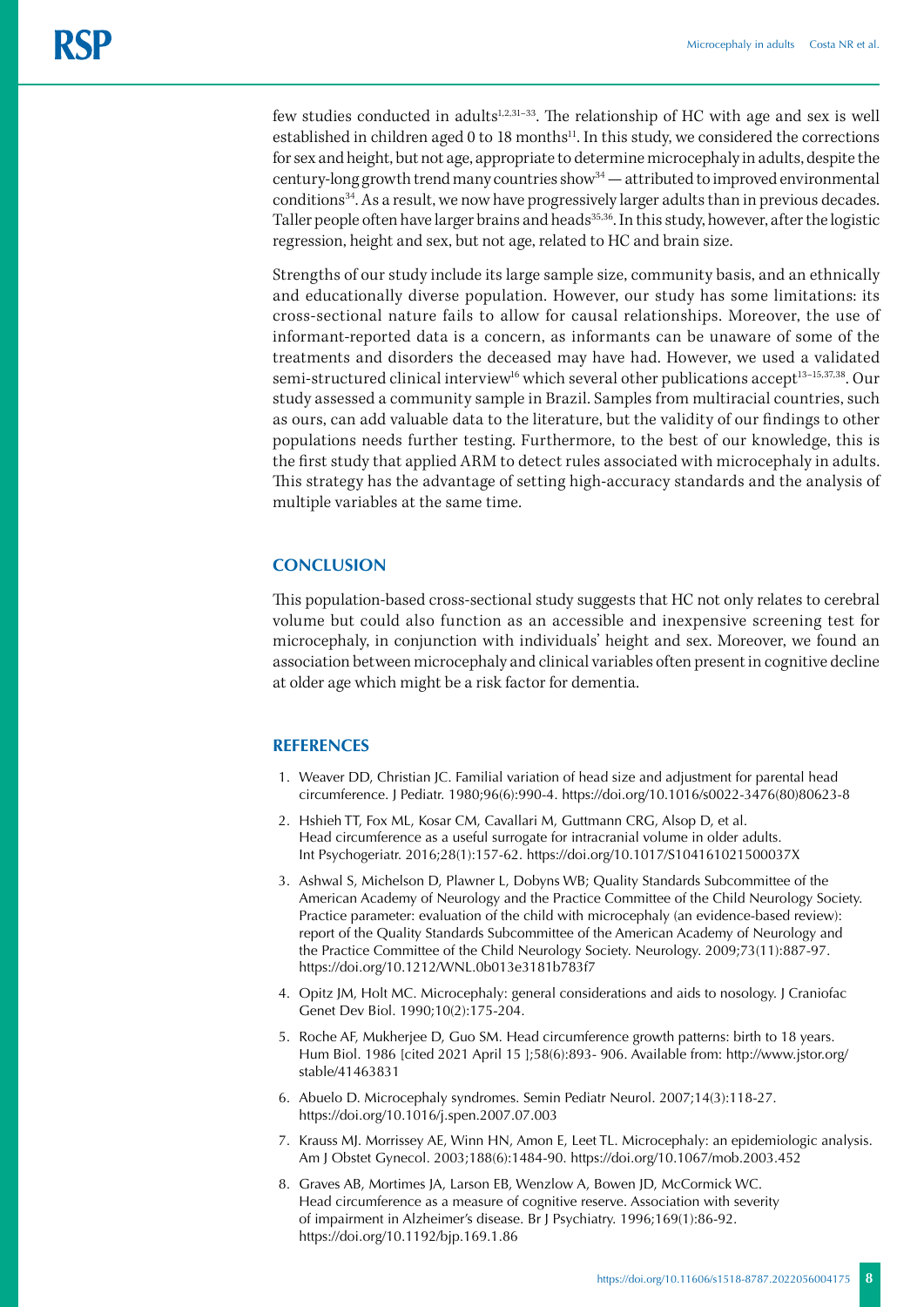- 9. Chang S, Ong HL, Abdin E, Vaingankar JA, Jeyagurunathan A, Shafie S, et al. Head circumference, leg length and its association with dementia among older adult population in Singapore. Int J Geriatr Psychiatry. 2017;32(12):e1-9. https://doi.org/10.1002/gps.4643
- 10. Wang F, Mortimer JA, Ding D, Luo J, Zhao Q, Liang X, et al. Smaller head circumference combined with lower education predicts high risk of incident dementia: The Shanghai Aging Study. Neuroepidemiology. 2019;53(3-4):152-61. https://doi.org/10.1159/000501103
- 11. Illingworth RS, Eid EE. The head circumference in infants and other measurements to which it may be related. Acta Paediatr Scand. 1971;60(3):333-7. https://doi.org/10.1111/j.1651-2227.1971.tb06666.x
- 12. World Health Organization. head-circumference-for-age. Geneva (CH): WHO; 2021 [cited 15 April 2021]. Available from: [http://www.who.int/childgrowth/standards/hc\\_for\\_](http://www.who.int/childgrowth/standards/hc_for_age/en/index.html) [age/en/index.html](http://www.who.int/childgrowth/standards/hc_for_age/en/index.html)
- 13. Grinberg LT, Ferretti RE, Farfel JM, Leite R, Pasqualucci CA, Rosemberg S, et al.; Brazilian Aging Brain Study Group. Brain bank of the Brazilian Aging Brain Study Group: a milestone reached and more than 1,600 collected brains. Cell Tissue Bank. 2007;8(2):151-62. https://doi.org/10.1007/s10561-006-9022-z
- 14. Suemoto CK, Damico MV, Ferretti RE, Grinberg LT, Farfel JM, Leite REP, et al.; Brazilian Aging Brain Study Group. Depression and cardiovascular risk factors: evidence from a large postmortem sample. Int J Geriatr Psychiatry. 2013;28(5):487-93. <https://doi.org/10.1002/gps.3850>
- 15. Ferretti-Rebustini REL, Jacob-Filho W, Suemoto CK, Farfel JM, Leite REP, Grinberg LT, et al. Factors associated with morphometric brain changes in cognitively normal aging. Dement Neuropsychol. 2015;9(2):103-9.<https://doi.org/10.1590/1980-57642015DN92000004>
- 16. Ferretti REL, Damim AE, Brucki SMD, Morillo LS, Perroco TR, Campora F, et al. Post-mortem diagnosis of dementia by informant interview. Dement Neuropsychol. 2010;4(2):138-44. https://doi.org/10.1590/S1980-57642010DN40200011
- 17. Jorm AF. A short form of the Informant Questionnaire on Cognitive Decline in the Elderly (IQCODE): development and cross-validation. Psychol Med. 1994;24(1):145-53. <https://doi.org/10.1017/s003329170002691x>
- 18. Morris JC. The Clinical Dementia Rating (CDR): current version and scoring rules. Neurology.1993;43(11):2412-4. https://doi.org/10.1212/wnl.43.11.2412-a
- 19. Harrison JK, Stott DJ, McShane R, Noel-Storr AH, Swann-Price RS, Quinn TJ. Informant Questionnaire on Cognitive Decline in the Elderly (IQCODE) for the early diagnosis of dementia across a variety of healthcare settings. Cochrane Database Syst Rev. 2016;(11):CD011333. https://doi.org/10.1002/14651858.CD011333.pub2
- 20. Son SJ, Lee KS, Oh BH, Hong CH. The effects of head circumference (HC) and lifetime alcohol consumption (AC) on cognitive function in the elderly. Arch Gerontol Geriatr. 2012;54(2):343-7. https://doi.org/10.1016/j.archger.2011.05.025
- 21. Tie K, Wang H, Wang X, Chen L. Measurement of bone mineral density in the tunnel regions for anterior cruciate ligament reconstruction by dual-energy X-ray absorptiometry, computed tomography scan, and the immersion technique based on Archimedes' principle. Arthroscopy. 2012;28(10):1464-71. https://doi.org/10.1016/j.arthro.2012.04.053
- 22. Agraawal R, Imieli ski T, Swami A. Mining association rules between sets of items in large databases. ACM SIGMOD Rec. 1993;22(2):207-16. https://doi.org/10.1145/170036.170072
- 23. Raz N, Rodrigue KM. Differential aging of the brain: patterns, cognitive correlates and modifiers. Neurosci Biobehav Rev. 2006;30(6):730-48. https://doi.org/10.1016/j.neubiorev.2006.07.001
- 24. Katzman R, Terry R, DeTeresa R, Brown T, Davies P, Fuld P, et al. Clinical, pathological, and neurochemical changes in dementia: a subgroup with preserved mental status and numerous neocortical plaques. Ann Neurol. 1988;23(2):138-44. https://doi.org/10.1002/ana.410230206
- 25. Mortimer JA, Snowdon DA, Markesbery WR. Head circumference, education and risk of dementia: findings from the Nun Study. J Clin Exp Neuropsychol. 2003;25(5):671-9. https://doi.org/10.1076/jcen.25.5.671.14584
- 26. Joshi S, Morley JE. Cognitive impairment. Med Clin North Am. 2006;90(5):769-87. https://doi.org/10.1016/j.mcna.2006.05.014
- 27. Bzdok D, Meyer-Lindenberg A. Machine learning for precision psychiatry: opportunities and challenges. Biol Psychiatry Cogn Neurosci Neuroimaging. 2018;3(3):223-30. https://doi.org/10.1016/j.bpsc.2017.11.007